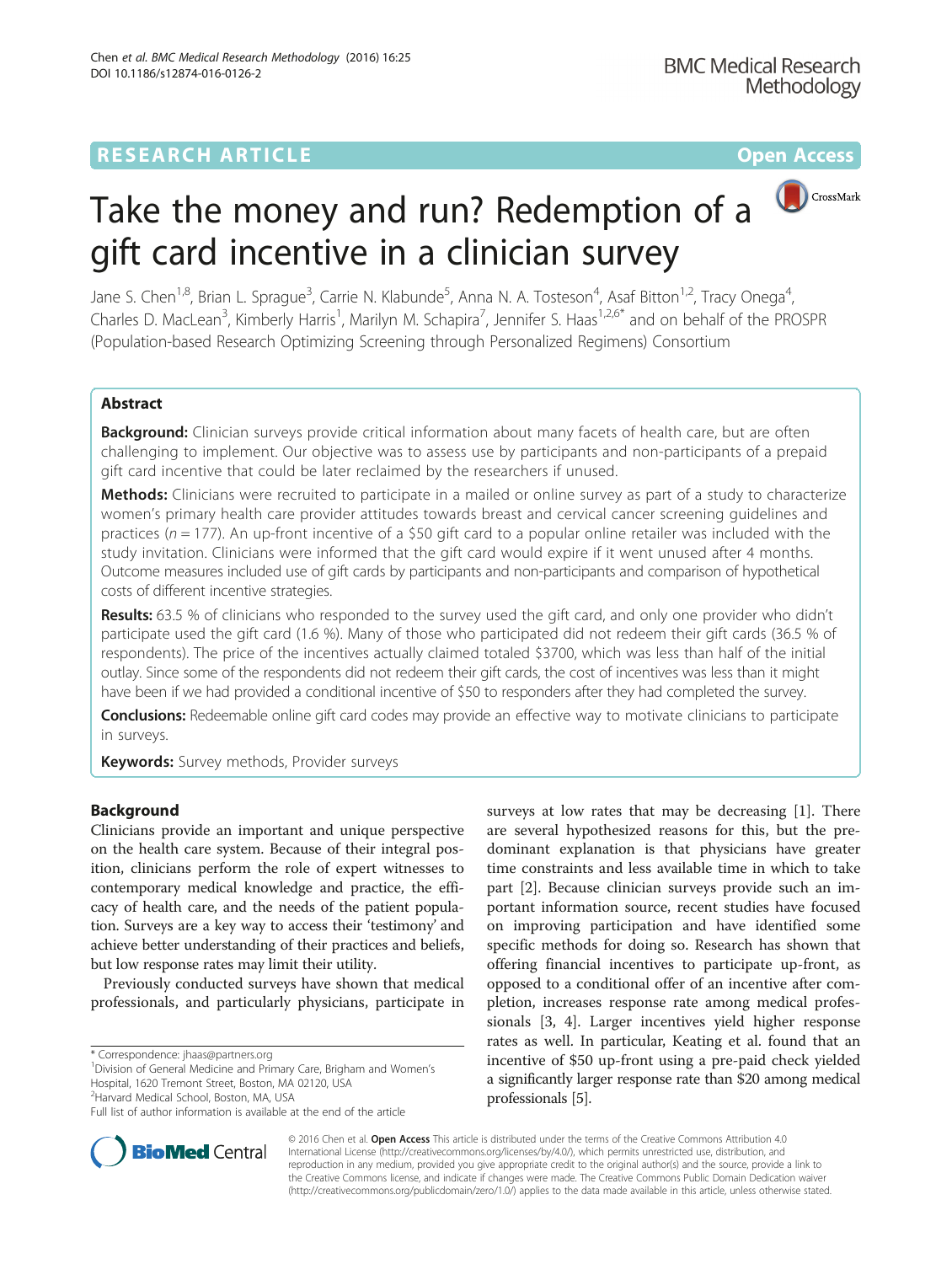Providing a larger incentive before survey completion comes at a cost. With limited budgets, researchers may be hesitant to offer such incentives because this approach requires allocating money with no guarantee of a return. Particularly with the larger remunerations that have been used with doctors in the past [\[6](#page-3-0), [7\]](#page-3-0), dispensing money upfront can be considered a risky proposition. Pre-paid check incentives may require personal information that many providers may not want to provide, and cash or checks cannot be included with survey reminders without an increased cost. It is thus important to identify ways to administer incentives that yield a satisfactory participation rate, while simultaneously reducing the amount of potential unnecessary spending.

In this study, we examine use by participants and nonparticipants of a prepaid gift card incentive that could be later reclaimed by the researchers if unused and calculate the hypothetical costs of different incentive strategies. Gift cards offer several potential advantages: unlike cash or checks, they can be included with each survey reminder without an additional cost; they are logistically easier to manage at many institutions. We included a \$50 gift card incentive with our electronic invitation to participate in the survey, and informed the clinicians that they had 4 months to use the code, after which the gift card codes would be canceled and the funds from any unclaimed gift cards recovered. This allowed us to potentially re-coup the money from unused gift cards. We were specifically interested in understanding whether non-respondents used the gift cards and whether there were respondents who did not redeem the cards.

## Methods

In the fall of 2014, we administered a survey to 177 clinicians, including medical doctors (MDs), doctors of osteopathy (DOs), physician assistants (PAs), and nurse practitioners (NPs) in primary care and obstetrics and gynecology (ob-gyn) at Brigham and Women's Hospital (BWH) as part of a multi-site provider survey conducted within the Population-Based Research Optimizing Screening through Personalized Regimens (PROSPR) consortium [[8, 9](#page--1-0)]. The overall aim of PROSPR is to conduct multi-site, coordinated, trans-disciplinary research to evaluate and improve cancer screening processes. The primary goal of the multi-site provider survey was to characterize women's primary health care provider attitudes towards breast and cervical cancer screening guidelines as well as the cancer screening decision support available to the participants in their clinical practice settings [\[9](#page--1-0)]. Survey participants were selected if they had ordered at least 5 mammograms documented in the PROSPR database or were MDs, DOs, PAs or NPs in the primary care network at BWH. The survey was 18 printed pages long, had extensive skip logic, and required about 15 min on average to complete. Within the

BWH network, we were able to obtain both emails and mailing addresses for each clinician. We thus decided to reach out with 2 email invitations for an electronic version of the survey, spaced 7 days apart. We then followed up with a mailed paper version to non-participants 7 days after the second electronic request and again 14 days later for the remaining non-participants. Our last attempt was an email invitation 14 days after the second paper survey was sent out and 42 days after the initial electronic invitation.

We purchased unique gift cards codes from an online retailer and assigned each code to a clinician. In accord with the retailer's gift card policy in effect at the time of this study, gift card codes did not expire and were eligible for refund if not claimed. We arbitrarily chose a 4-month time period, ending on Dec  $31<sup>st</sup>$  2014, to allow survey participants ample time to use the gift card, and when the 4 months had passed, we called the retailer and requested that the unclaimed gift card codes be cancelled and the money returned to us. If anyone used the online gift code within those 4 months, the code was considered 'claimed' and was no longer eligible for refund. We made up to 3 email contacts and 2 mailed contacts with each individual to request their participation in the survey and each contact included the clinician's unique gift card code in the email invitation or paper cover letter.

We compared the rates of use of gift cards between respondents and non-respondents using chi-square tests. We also tested the association of demographic characteristics of respondents including gender, specialty, age, and survey modality with gift card redemption using a chisquare test. Finally, we estimated the potential costs of this strategy of using redeemable gift cards compared to a two hypothetical approaches: 1) Providing non-refundable gift cards or cash up-front to all 177 clinicians; and 2) providing conditional incentives only to participants who completed the survey. This study was reviewed and approved by the Institutional Review Board of Partners HealthCare.

#### Results

Of the 177 recruited clinicians, 115 completed the survey for a response rate of 65.0 % (Table [1](#page-2-0)). Of the 115 respondents, 73 gift cards (63.5 %) were redeemed. Notably, only 1 person of the 62 non-respondents redeemed their gift card (1.6 %) but did not complete the survey. Women were more likely to participate than men. We found that gender, specialty, and number of contacts attempted to complete the survey were not associated with gift card code redemption among participants (Table [2](#page-2-0)). Redemption of the card was highest in providers 40 years of age or less and lowest in those over 60. We were not able to collect demographic information for those who did not participate in the survey.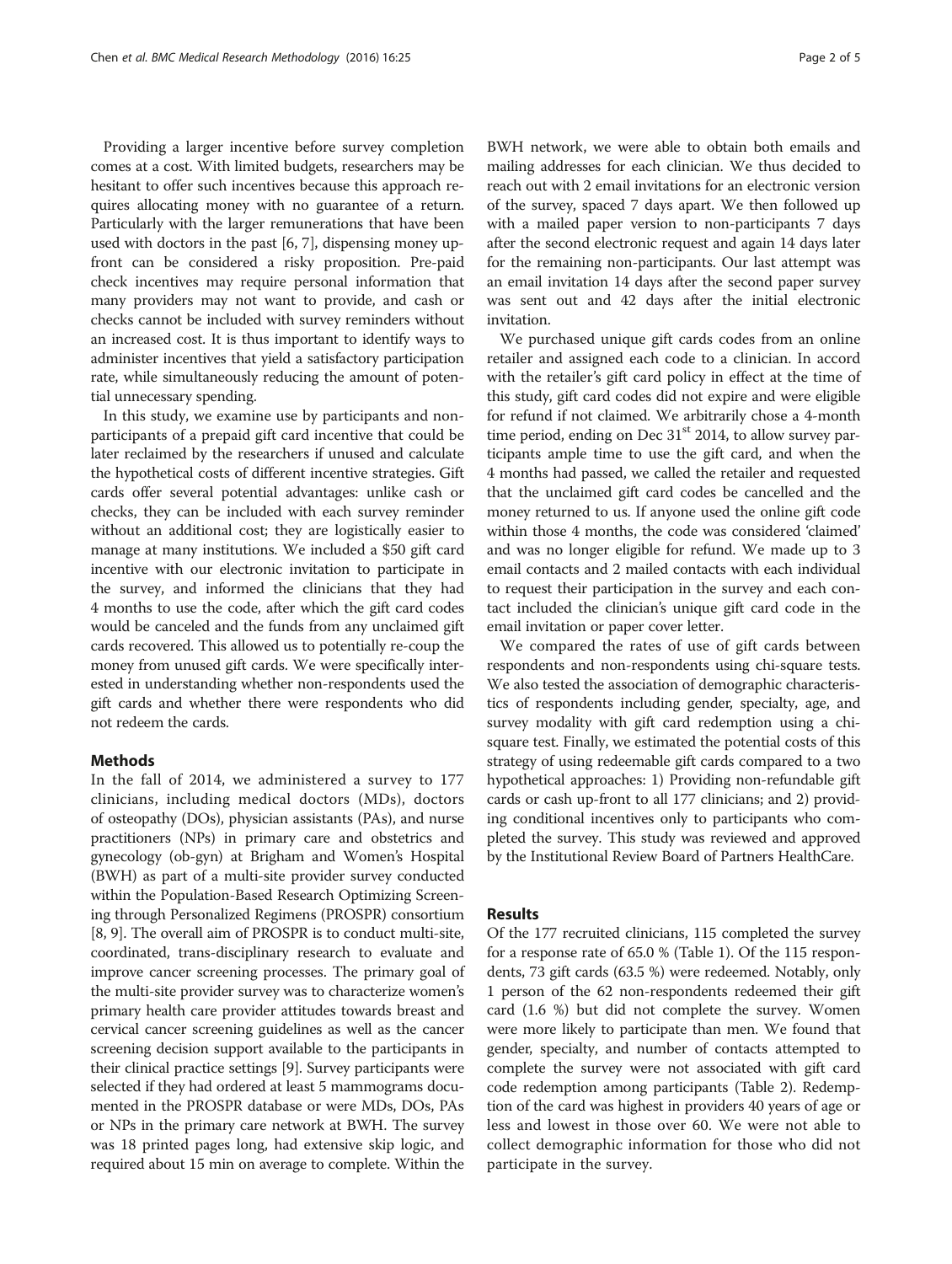| $y$ chach, and provider type $y_1 = 1777$ |                                                    |                                                           |  |  |  |
|-------------------------------------------|----------------------------------------------------|-----------------------------------------------------------|--|--|--|
|                                           | Participated (%)<br>$n = 115(65.0 %)$<br>N (row %) | Did Not Participate (%)<br>$n = 62$ (35.0 %)<br>N (row %) |  |  |  |
| Gift card redemption                      |                                                    |                                                           |  |  |  |
| Redeemed                                  | 73 (98.6 %)                                        | $1(1.4\%)$                                                |  |  |  |
| Did not redeem                            | 42 (40.8 %)                                        | 61 (59.2 %)                                               |  |  |  |
| Provider Type                             |                                                    |                                                           |  |  |  |
| MDs/DOs                                   | 100 (62.9 %)                                       | 57 (37.1 %)                                               |  |  |  |
| NPs/PAs                                   | 15 (83.3 %)                                        | 3(16.7%)                                                  |  |  |  |
| Provider Gender                           |                                                    |                                                           |  |  |  |
| Male                                      | 33 (58.9 %)                                        | 23 (41.2 %)                                               |  |  |  |
| Female                                    | 82 (68.7 %)                                        | 39 (32.2 %)                                               |  |  |  |

<span id="page-2-0"></span>Table 1 Use of gift cards by participation status, provider gender, and provider type  $(n = 177)$ 

NOTE: p-value for the comparison of study participation by: gift card use (<,.0001), provider type (.08), and provider gender (.02)

Table 2 Predictors of gift card redemption among participants  $(n = 115)$ 

| Predictor                            | Redeemed<br>$(n = 73)$<br>$N$ (row $%$ ) | Did not redeem<br>$(n = 42)$<br>$N$ (row $%$ ) | Chi Square<br>P-value |
|--------------------------------------|------------------------------------------|------------------------------------------------|-----------------------|
| Provider gender                      |                                          |                                                |                       |
| Male                                 | 20 (60.6 %)                              | 13 (39.4 %)                                    | 0.68                  |
| Female                               | 53 (64.6 %)                              | 29 (35.4 %)                                    |                       |
| Provider age <sup>a</sup>            |                                          |                                                |                       |
| < 40                                 | 24 (82.8 %)                              | 5 (17.2 %)                                     | 0.02 <sup>b</sup>     |
| $41 - 50$                            | 20 (57.1 %)                              | 15 (42.9 %)                                    |                       |
| $51 - 60$                            | 16 (76.2 %)                              | 5 (23.8 %)                                     |                       |
| $60+$                                | 12 (46.2 %)                              | 14 (53.8 %)                                    |                       |
| Specialty                            |                                          |                                                |                       |
| Gen. Internal Med.                   | 2(50.0 %)                                | 2(50.0 %)                                      | 0.45                  |
| Family/general practice              | 50 (67.6 %)                              | 24 (32.4 %)                                    |                       |
| Ob-Gyn                               | 11 (50.0 %)                              | 11 (50.0 %)                                    |                       |
| NP/PA                                | 10 (66.7 %)                              | 5 (33.3 %)                                     |                       |
| Number of contacts made <sup>c</sup> |                                          |                                                |                       |
| 1                                    | 35 (61.4 %)                              | 22 (38.6 %)                                    | 0.40                  |
| $\overline{2}$                       | 16 (76.2 %)                              | 5(23.8%)                                       |                       |
| 3                                    | $6(50.0\%)$                              | 6 (50.0 %)                                     |                       |
| $\overline{4}$                       | 8 (66.7 %)                               | 4 (33.3 %)                                     |                       |
| 5                                    | 6 (85.7 %)                               | $1(14.3\%)$                                    |                       |

Age was missing for 4 re

 $^{\text{b}}$ Though there was a significant p-value, the data did not show any trend with regards to age

<sup>c</sup>There were 6 respondents that completed the survey partially and finished after a second reminder email and were thus excluded from the p-value calculation

We also calculated the potential costs of different incentive strategies. If we had sent out non-refundable \$50 gift cards or cash up-front to all 177 clinicians, the total cost of the incentives would have equaled \$8850 (Table 3). While we do not know what the response rate would have been if we had provided cash up-front instead of gift cards, the price of the 74 incentives actually claimed totaled \$3700, which is less than half of the initial outlay. Furthermore, since some of the survey respondents did not redeem their gift cards, the cost of survey incentives was less than it might have been if we had provided a conditional incentive of \$50 to responders after they had completed the survey. Thus, had we used a conditional incentive approach, and the response rate was the same as observed, the cost would have been \$5750.

## **Discussion**

Financial incentives are an important tool to improve response rates in surveys of health care providers [\[1](#page-3-0), [3, 4](#page-3-0)]. Up-front incentives, as opposed to conditional incentives, have been shown to be an important approach [\[3](#page-3-0)–[5\]](#page-3-0), but are risky as funds are expended without the guarantee of achieving the desired response rate. We explored a way to circumvent this problem with the use of online gift card codes that could be refunded if they were not used. We examined the risk of eligible participants using the gift card codes without completing the survey, and the potential tradeoff between improved response rate and up-front remuneration. Our results suggest that the risk of this approach is very small. Of our survey population, only 0.6 % took the money without participating (1 out of 177).

Table 3 Potential Cost of Different Incentive Strategies

| Method:                                                       | Description                                                                                                                   | Estimate of # Total<br>participants<br>receiving an<br>incentive<br>payment | cost   |
|---------------------------------------------------------------|-------------------------------------------------------------------------------------------------------------------------------|-----------------------------------------------------------------------------|--------|
| (1) Up-front incentive                                        | Gift cards sent out<br>with study invitation<br>without reclaiming<br>unused funds or use<br>of cash with study<br>invitation | 177                                                                         | \$8850 |
| (2) Up-front incentive<br>with return of<br>un-redeemed cards | Gift cards sent out<br>with study invitation<br>and funds reclaimed<br>if not redeemed<br>within 4 months                     | 74                                                                          | \$3700 |
| (3) Conditional<br>incentive                                  | Gift cards sent out<br>only after completed<br>survey is returned by<br>participant                                           | 115                                                                         | \$5750 |
|                                                               | Potential Savings for<br>Method 2 vs. Method 1                                                                                |                                                                             | \$5150 |
|                                                               | Potential Savings for<br>Method 2 vs. Method 3                                                                                |                                                                             | \$2150 |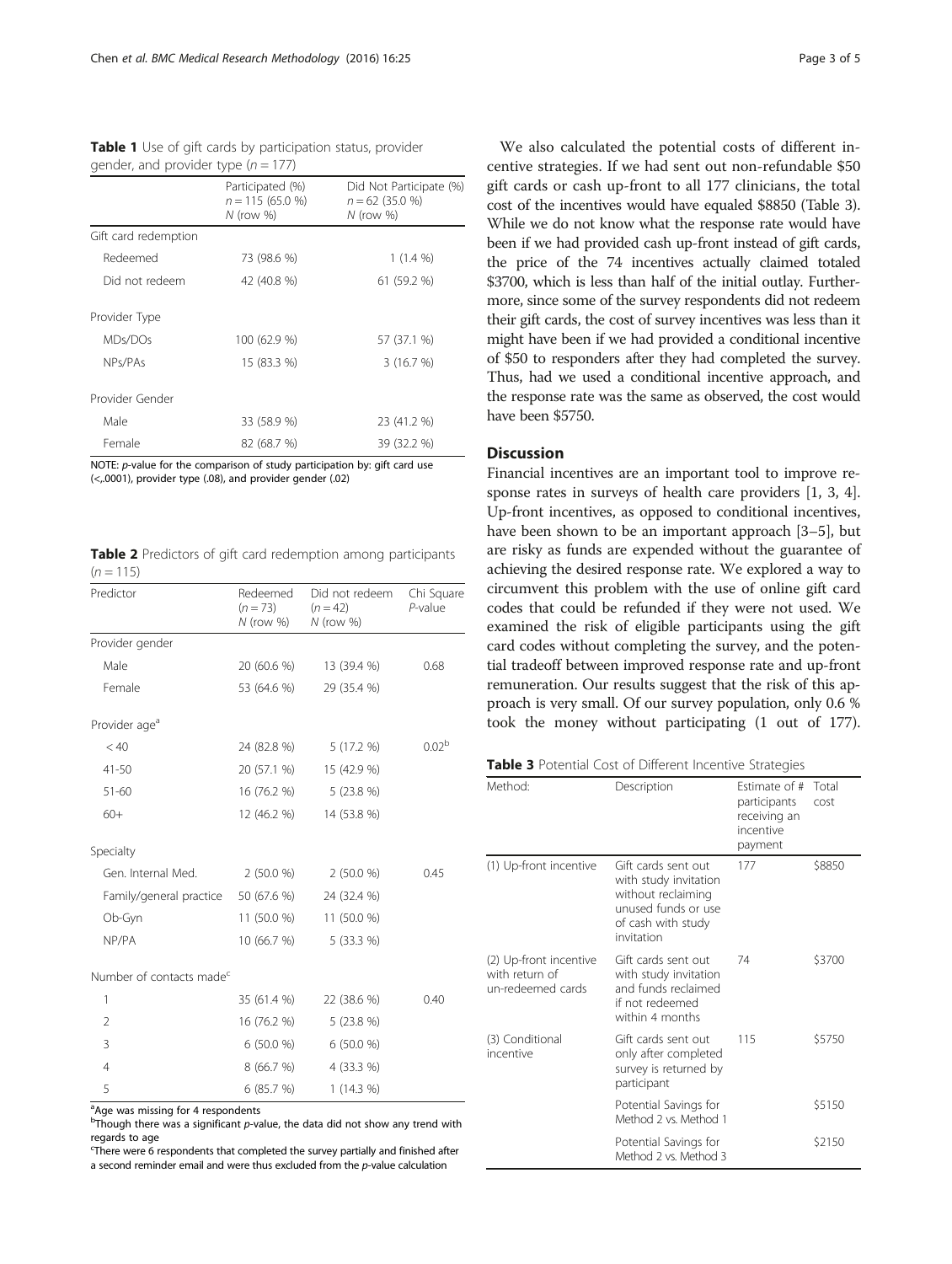<span id="page-3-0"></span>Seemingly, the medical professionals in this sample didn't try to take the money and run. We also found that use of redeemable gift card codes were less expensive than it would be to provide a cash (non-redeemable) incentive.

There may be several potential explanations for our study findings. One could hypothesize that the providers who weren't going to participate on principle or due to time constraints, didn't bother to read the invitation letter thoroughly. In contrast to cash, where the bills fall out of the envelope, people who didn't take the time to open the email or letter and at least skim it, would not know there was the potential for a free gift card. Additionally, the effect could also be due to the fact the survey was sent out by a colleague within their own medical system and so the participants may feel some personal accountability. Because of this, the generalizability of our findings to other settings should be confirmed.

Interestingly, a notable proportion of health care providers who participated didn't redeem the gift card. Only 63.5 % of the survey completers cashed in their reward (73 out of 115). There are several potential reasons for this: they could have been participating for altruistic purposes and thus didn't need to take the money, they could have skipped the invitation letter and not realized there was a gift card included, or they could have planned to use the code at a later date and simply forgotten it was there. Despite the explanation, we were able to re-gain these funds that may otherwise have gone to waste. This combination of honesty and altruism lead to reduced survey cost, while maintaining the benefits of having offered a respectable incentive up-front.

In addition to generalizability, an additional limitation is that we did not use a randomized design to test the cost effectiveness of different incentive structures. This survey was deployed primarily to maximize the response rate of the data collection rather than to compare methods. For the cost analysis, we assumed that we would have observed equal recruitment with redeemable gift cards or cash or conditional response approach; it is possible that the response rate could have differed with these scenarios.

## Conclusions

This up-front gift card code approach took advantage of the proven strategies for survey administration to increase response rate. The \$50 up-front gift card incentive enabled the recruitment of those who needed an incentive to participate, but also allowed us to capitalize on those who participated for more altruistic reasons. This approach allowed us to use a higher incentive value up-front. Additionally, the use of gift card codes allowed us to include remuneration with every participant contact, which cannot be done with cash or check. We found that only one person used the gift card without participating, and that our incentive costs ended up being lower than they would have been if we had even been able to get the same response rate with conditional incentives. This methodology could be a cost-effective way for others to get higher participation rates from health care providers, a group that has been hard to recruit without the use of a financial incentive.

#### Competing interests

Authors received grant support from the National Cancer Institute. CNK is an employee of NIH. None of the authors have other competing financial interests.

#### Authors' contributions

JSC performed the data analysis and drafted the manuscript. BLS provided data, participated in the conception and design of the study, and revised the manuscript. CNK participated in the conception and design of the study and revised the manuscript. ANAT provided data, participated in the conception and design of the study, and revised the manuscript. AB participated in the conception and design of the study and revised the manuscript. TO provided data, participated in the conception and design of the study, and revised the manuscript. CDM participated in the conception and design of the study and revised the manuscript. KH participated in the conception and design of the study and revised the manuscript. MMS provided data, participated in the conception and design of the study, and revised the manuscript. JSH provided data, participated in the conception and design of the study, and revised the manuscript. All authors read and approved of the final manuscript.

#### Acknowledgements

The authors thank the participating PROSPR Research Centers for the data they have provided for this study. A list of the PROSPR investigators and contributing research staff are provided at: [http://healthcaredelivery.cancer.gov/](http://healthcaredelivery.cancer.gov/prospr/) [prospr/.](http://healthcaredelivery.cancer.gov/prospr/) (Grant numbers U54 CA163307, U54 CA 163313, U54 CA163303).

#### Author details

<sup>1</sup> Division of General Medicine and Primary Care, Brigham and Women's Hospital, 1620 Tremont Street, Boston, MA 02120, USA. <sup>2</sup>Harvard Medical School, Boston, MA, USA. <sup>3</sup>University of Vermont, Burlington, VT, USA. <sup>4</sup>Geisel School of Medicine at Dartmouth and Norris Cotton Cancer Center, Lebanon, NH, USA.<sup>5</sup> Office of Disease Prevention, Office of the Director, National Institutes of Health, Bethesda, MD, USA. <sup>6</sup>Harvard T.H. Chan School of Public Health, Boston, MA, USA. <sup>7</sup>University of Pennsylvania and the Philadelphia VA Medical Center, Philadelphia, PA, USA. <sup>8</sup>Gillings School of Global Public Health, Chapel Hill, NC, USA.

#### Received: 28 October 2015 Accepted: 18 February 2016 Published online: 24 February 2016

#### References

- 1. Klabunde CN, Willis GB, McLeod CC, Dillman DA, Johnson TP, Greene SM, et al. Improving the quality of surveys of physicians and medical groups: a research agenda. Eval Health Prof. 2012;35:477–506.
- 2. VanGeest JB, Johnson TP, Welch VL. Methodologies for improving response rates in surveys of physicians: a systematic review. Eval Health Prof. 2007;30:303–21.
- 3. Leung GM, Johnston JM, Saing H, Tin KY, Wong IO, Ho LM. Prepayment was superior to postpayment cash incentives in a randomized postal survey among physicians. J Clin Epidemiol. 2004;57:777–84.
- 4. James KM, Ziegenfuss JY, Tilburt JC, Harris AM, Beebe TJ. Getting physicians to respond: the impact of incentive type and timing on physician survey response rates. Health Serv Res. 2011;46:232–42.
- 5. Keating NL, Zaslavsky AM, Goldstein J, West DW, Ayanian JZ. Randomized trial of \$20 versus \$50 incentives to increase physician survey response rates. Med Care. 2008;46:878–81.
- 6. Dykema J, Stevenson J, Day B, Sellers SL, Bonham VL. Effects of incentives and prenotification on response rates and costs in a national web survey of physicians. Eval Health Prof. 2011;34:434–47.
- 7. Field TS, Cadoret CA, Brown ML, Ford M, Greene SM, Hill D, Hornbrook MC, Meenan RT, White MJ, Zapka JM. Surveying physicians: do components of the "Total Design Approach" to optimizing survey response rates apply to physicians? Med Care. 2002;40:596–6075.